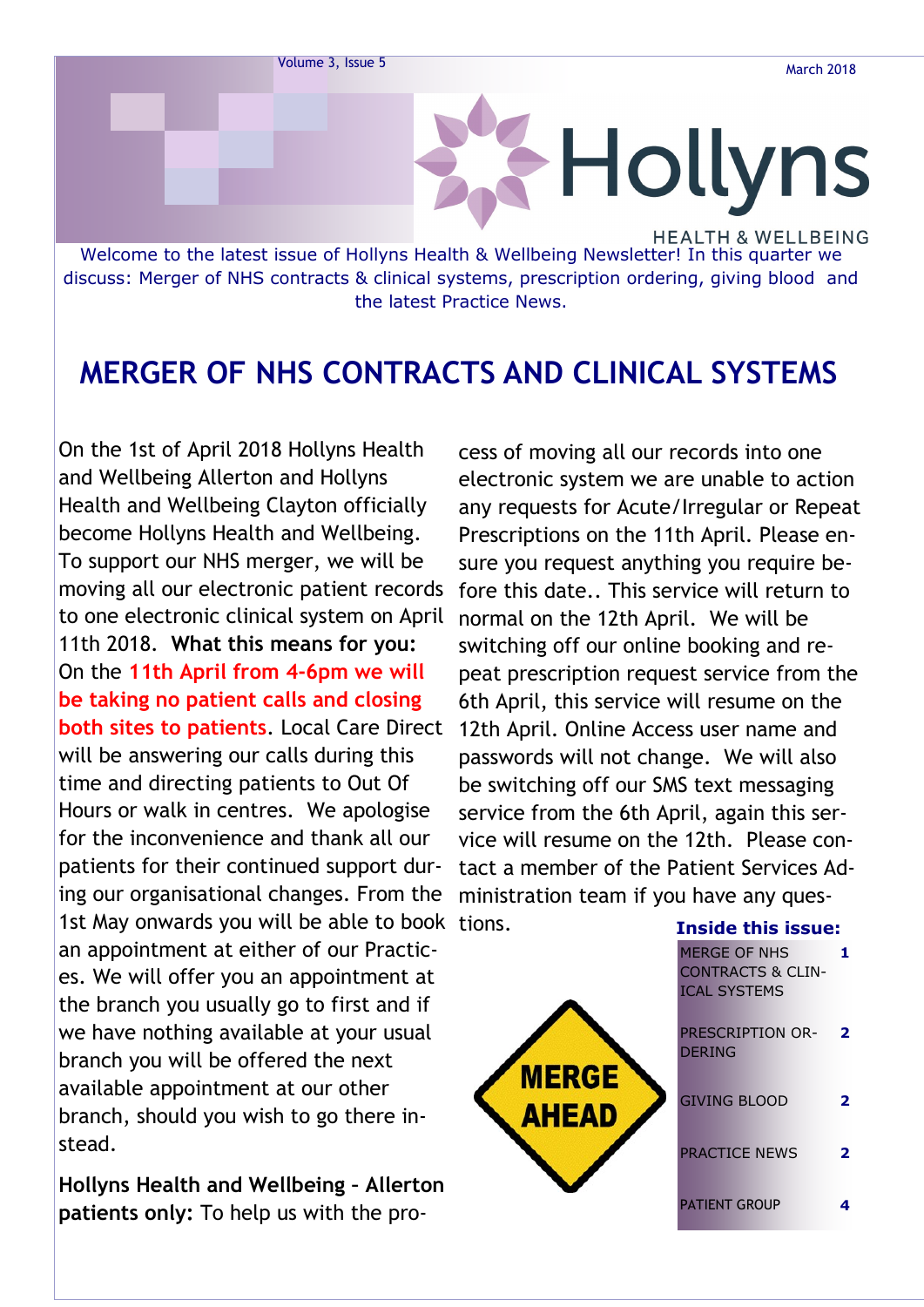## **PRESCRIPTION ORDERING FROM APRIL 2018**

From April 2018 we will be issuing regular medications (repeat prescriptions) automatically, this means you will no longer need to contact the Practice to ask for it to be re-prescribed. Patients will need to order any 'As Required' and variable dose medications such as: pain relief, inhalers, na-



sal sprays, eye drops, creams and ointments, insulin and other diabetic equipment and liquid medications. Prescriptions will be available to collect from the surgery the day before your prescription is due, patients who have signed up with a chemist for the 'Electronic Prescription Service' can collect their medication from the Pharmacy on the day the medication is due. For more information please visit our Practice Website: **www.hollynshealth.co.uk** or call into the surgery to collect an information leaflet.



Giving blood saves lives. The blood you give is a lifeline in an emergency and for people who need long-term treatments. Many people would not be alive today if donors had not generously given their blood. We need

over 6,000 blood donations every day to treat patients in need across England. Which is why there's always [a need for people to give blood.](https://www.blood.co.uk/why-give-blood/the-need-for-blood/) Each year we need approximately 200,000 new donors, as some donors can no longer give blood. Most people between the ages of 17-65 are able to give blood. Around half our current donors are over 45. That's why we need more young people (over the age of 17) to start giving blood, so we can make sure we have enough blood in the future. Find out [who can give blood,](https://www.blood.co.uk/who-can-give-blood/) and then [book an appointment to give blood.](https://www.blood.co.uk/where-to-donate/) For further information please visit: www.nhs.uk

# **PRACTICE NEWS**

Sadly for us Bronte (Practice Nurse) and Aneela (Patient Services Administrator)



have left our team at Hollyns, we would like to wish them every success for the future. We would like to welcome 2 new members to our team, Chai Loh an Advanced Nurse Practitioner who works across both our Clayton and Allerton sites, also Diane Le Clercq our Patient Services Administrator. As from April our new Administration Hub Manager Karen O'Rourke will also be joining us.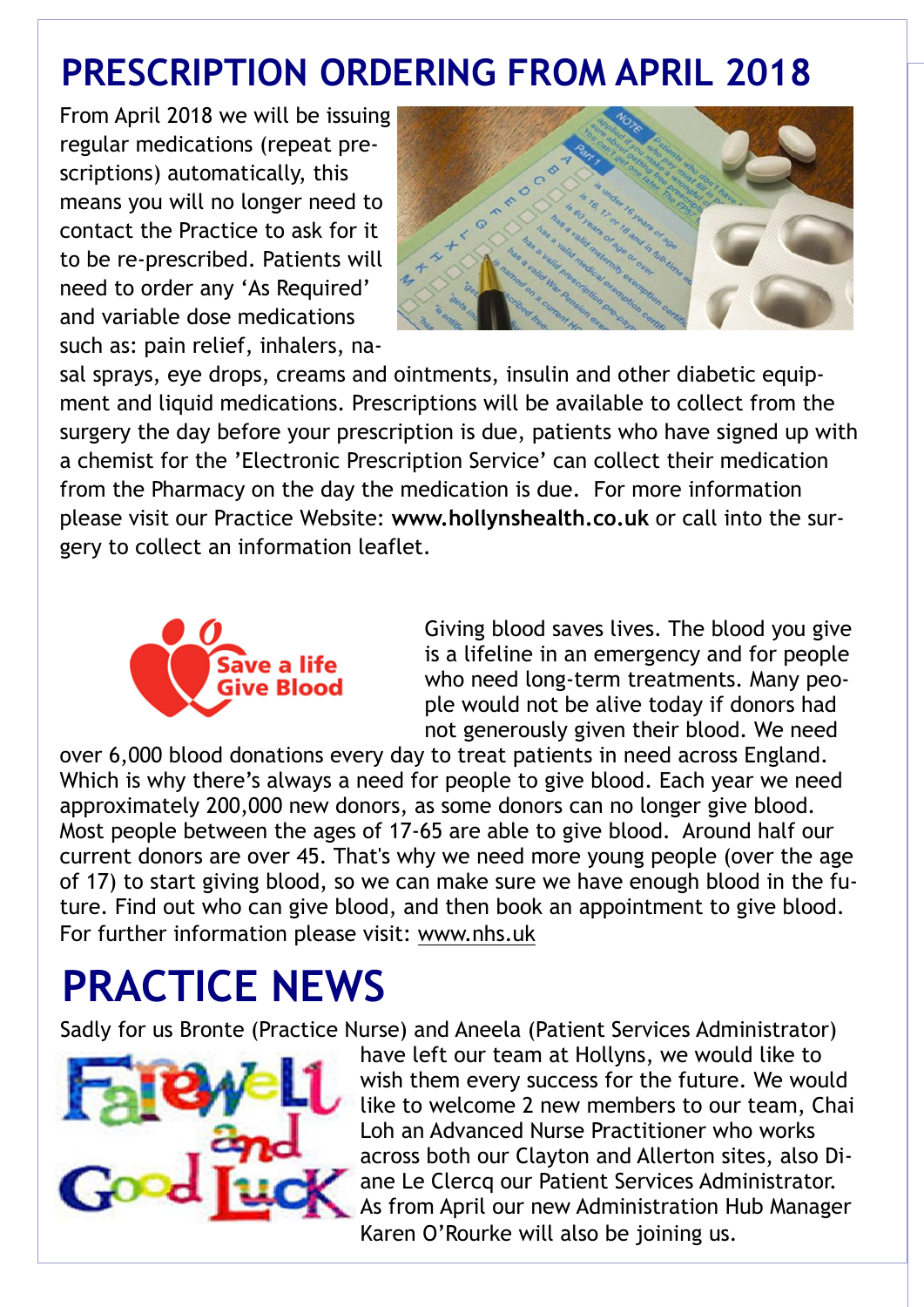Did you know that you can book appointments online and order repeat prescriptions? Register for SystmOnline with the Reception Team and then log on via www.hollynshealth.co.uk



### **Attending your appointment!**

As a practice we are continually looking to improve our service and make more appointments available to patients. However the number of patients who fail to attend appointments without ringing to cancel is still very high.

Between 1st November 2017 and 31st January 2018 Hollyns Health & Wellbeing—Clayton had **369** Did Not Attend appointments. That's **99** hours worth of wasted appointments.

Hollyns Health & Wellbeing—Allerton had **737** Did Not Attend appointments. That's **178** hours worth of wasted appointments.

#### **Please remember to cancel your appointment if you are unable to attend!**



We want your views! We are keen to hear feedback about the services we provide. Please log on to www.hollynshealth.co.uk and visit the Virtual Surgery and use the Contact Us button in the waiting area to email us your comments.